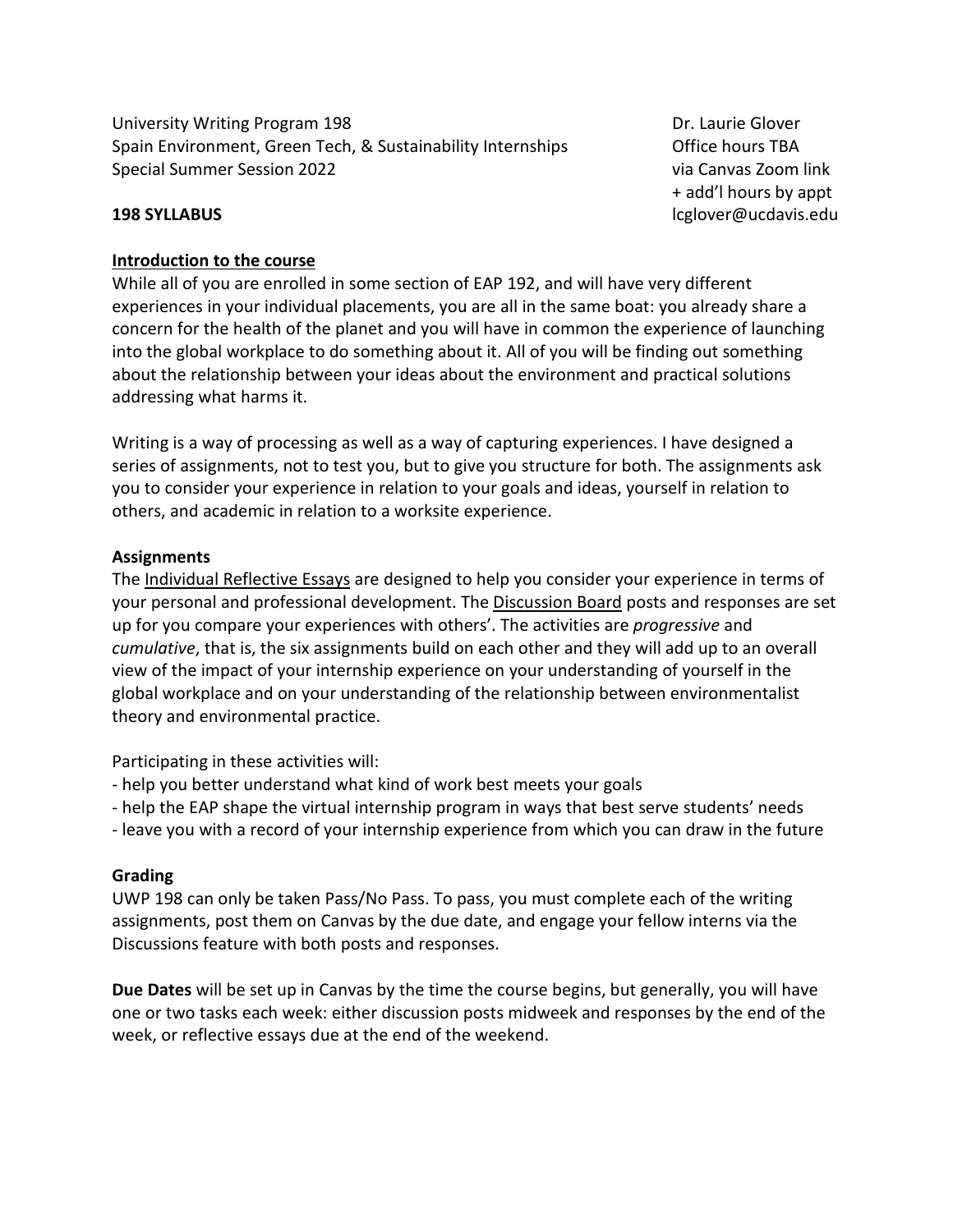## **Assignment Descriptions**

## *Reflective Essay 1: Why you are here 1*

Consider:

- What motivated you to apply for an Environment, Green Tech & Sustainability internship?
- What convinced you to take up an environmentally-oriented career path?
- What academic experiences in particular have influenced your thinking?
- What do you hope to get out of this internship in terms of your environmentalist principles? Consider about your experiences so far:

Given your interview and your initial week of work, what aspects of your internship do you think could lead to some fulfillment of your hopes and expectations?

## Write a short, 200-300 word discussion of:

- the kind of placement you were hoping for

- the ways your given placement might be an avenue to what you hope to accomplish environmentally

# *Discussion 1: What's happening*

POST a 100- to 200-word story that shows you being surprised about your supervisor's and coworkers expectations. Make yourself the main character in the story by telling it in the first person. Consider in particular the contrast between the way your coursework has been structured and the way your internship work is structured--what kinds of guidance are you used to getting from you instructors, on one hand, and what are you getting from your supervisors, on the other hand? Following the story, offer a short paragraph that reflects on how it feels to encounter such differences.

RESPOND to two other interns' stories and reflections. What do you notice about the strategies the writer used to adjust to a new situation? Reponses should be at least 50 words, and can be up to 200 words.

# *Reflective Essay 2: Why you are here 2*

First, what have you been doing? Catalogue the kinds of tasks that you have been given to do in the first three weeks of your internship (projects you've begun, meetings or trainings you've attended, etc.)

Second, taking a deeper dive into the question of what motivated you to apply to the GT&SE program, consider what principles of environmentalism you follow. In your enrollment applications some of you used terms like "sustainable development goals" and "sustainable practices," or more specifically, referred to "energy sustainability" or "sustainable versions of everyday items." Those terms refer to what you think humans should be doing. But why? A 'should' implies an ethics, a set of principles. What are yours? Where do they come from? What inspired them?

Write 100 to 200-words reflecting, *in relation to those principles*, on the following questions: - What does the company you work for do and why? What motivates its leaders?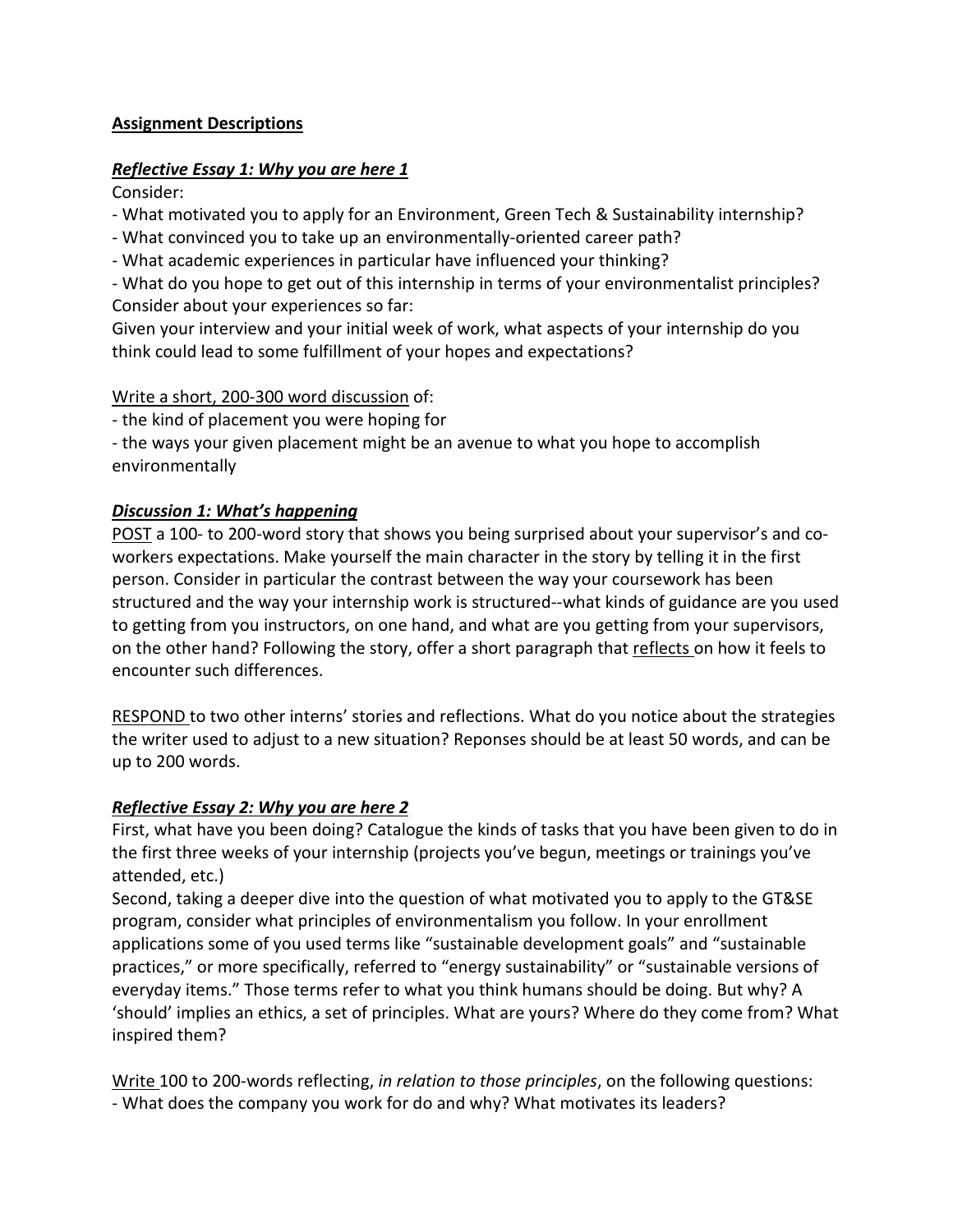- What is the specific work that you've been given to do?
- Do some aspects of the work the company does or the work you do conflict with your ideals?
- What kinds of compromises do you see being made?
- What kinds of compromises are you having to make?

## *Discussion 2: What is changing*

One of the hardest things to do is engage in a situation where you do not know the rules. You did that by signing up for this internship program! By now, you may have made some adjustments in response to different professional and/or cultural expectations than you are used to.

POST a 100- to 200- word story that shows you learning to do something differently in your internship.

RESPOND to two other interns' stories and reflections. How did it feel to read each one? Did the other intern's story change your sense of your own uncertainty? Reponses should be at least 50 words, and can be up to 200 words.

# *Reflective Essay 3: What just happened?*

Six weeks is not very long for professional work projects, but it is to be hoped that you can point to some specific pieces of work. Perhaps you brought a project to a new stage. Perhaps you helped create a system or you established a format for tracking ongoing work. Make a list of all your activities in as concrete of terms as you can. (For example, "Created flow chart" is more concrete than "assisted in organizing," and "compiled data *used for*…" is more concrete than just "compiled data"). Further, since the work you do in your internship might not correlate exactly to the work you hope to do in the future, make another list, maybe in an adjacent column, of the skills you demonstrated in the process. Finally, consider how you feel about the kinds of work that you got to do.

Write 100 to 200 words describing a specific task you brought to completion—from beginning to end—and what that task shows about the skills you possess.

Include a final paragraph on what you've learned about what kinds of work you like and don't like, what you've learned about what you will pursue in the future. Have you come to a different understanding of your environmental goals and how you are going to fulfill them?

## *Discussion 3: What just happened?*

Post a 200- to 300-word story that shows what has happened to you as a result of your having enrolled in an internship program. Consider as a point of reference the "Global Learning Blog" at [https://globallearning.ucdavis.edu/news/blog,](https://globallearning.ucdavis.edu/news/blog) can consider submitting your story. Publication always looks good on a resume! The point of the blog is to encourage other students to try out study abroad. Consider how your story might influence another student to take the same leap.